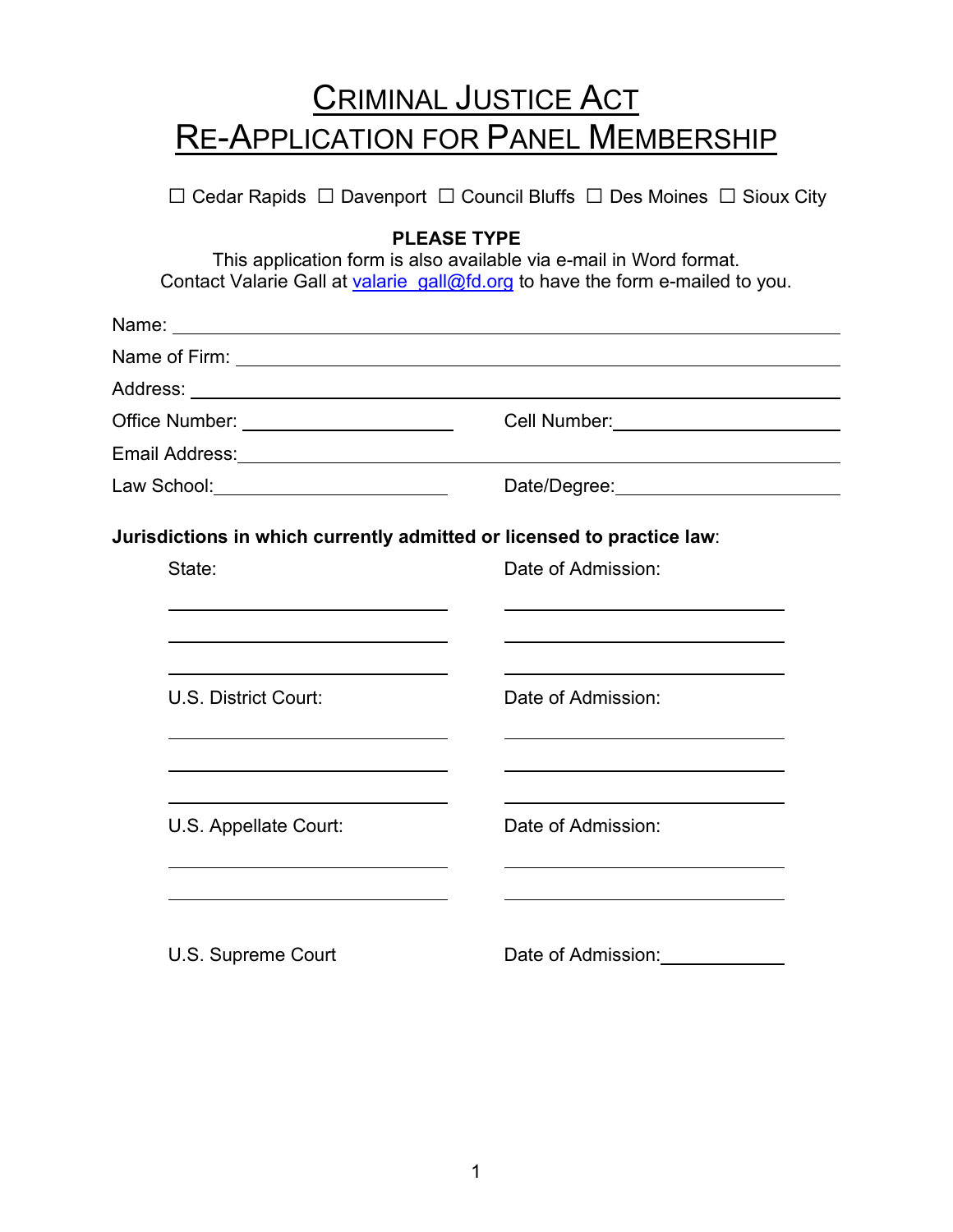| Have you ever been disbarred, suspended, reprimanded or admonished (publicly or<br>privately), or otherwise sanctioned by any bar association, ethics committee, court or<br>other judicial or quasi-judicial body concerning your ethics or any other disciplinary<br>matter? |
|--------------------------------------------------------------------------------------------------------------------------------------------------------------------------------------------------------------------------------------------------------------------------------|
| NO <sup>1</sup><br>YES □                                                                                                                                                                                                                                                       |
| If yes, please explain:                                                                                                                                                                                                                                                        |
|                                                                                                                                                                                                                                                                                |
|                                                                                                                                                                                                                                                                                |
|                                                                                                                                                                                                                                                                                |
|                                                                                                                                                                                                                                                                                |
| Please describe any notable achievements in federal criminal cases in the last three (3)<br>years.                                                                                                                                                                             |
|                                                                                                                                                                                                                                                                                |
|                                                                                                                                                                                                                                                                                |
|                                                                                                                                                                                                                                                                                |
|                                                                                                                                                                                                                                                                                |
| Please provide any other information relevant to your qualifications for re-appointment<br>to the CJA panel.                                                                                                                                                                   |
|                                                                                                                                                                                                                                                                                |
|                                                                                                                                                                                                                                                                                |
|                                                                                                                                                                                                                                                                                |